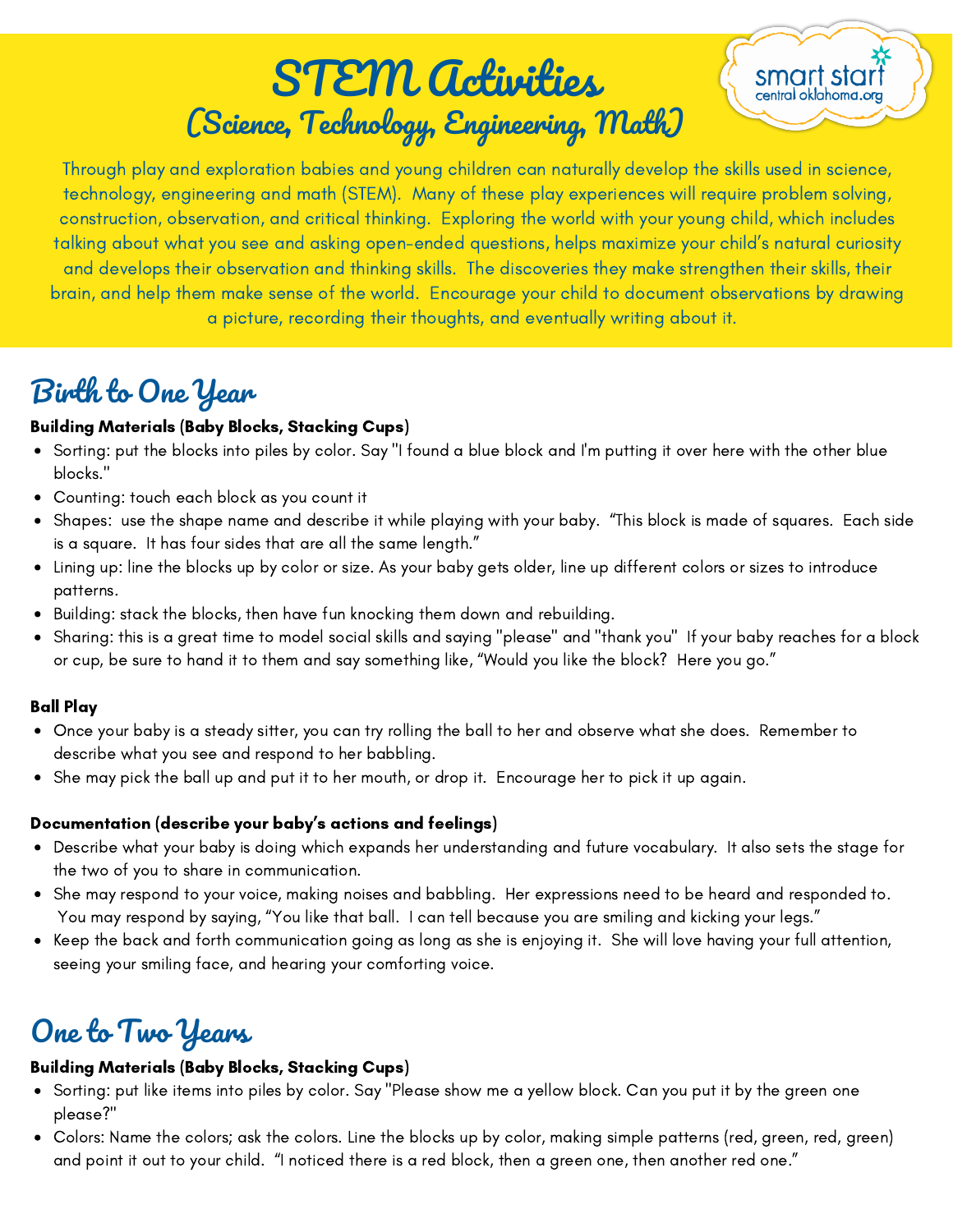

(One to Two Years continued)

- Building: stack the blocks. Use positional words (on top of, underneath, next to, beside, etc.) to describe the blocks ("The orange block is under the green block.")
- Counting: Count the blocks in the building you create together. Touch each block as you count it. "We used 10 blocks to make this. Do you think we can make one with 12 blocks?"

### Ball Play

- Take turns rolling the ball back and forth. Your child needs lots of practice rolling and catching to feel confident about it.
- What happens if we push it harder? What happens if we gently push it?
- Count each roll together out loud.

### **Documentation**

- At this age, your child may begin to use crayons and paper but does not yet have the finger strength and the letter knowledge to write words. But they have many thoughts and ideas that need to be heard and documented. Encourage her to draw and write. Remember young children often use one color even if we offer them another one.
- Ask her lots of questions and give her time to respond. As your child's vocabulary increases her responses will become more detailed and complex. But that doesn't mean you should only ask questions with one-word answers. Try to make many of the questions "open-ended" so your child can explain her thoughts and ideas. Asking "why?" questions, or "What would happen if …?" questions.
- You can write down her thoughts and read them back to her. Or, record her talking on your phone and play it back for her.

# Two to Three Years

### Building Materials (Blocks, Stacking Cups)

- Sorting: sort by size, color, shape. Say "I am looking for the triangle blocks. Do you see any triangle blocks?"
- Counting: add and subtract the items. "I need 6 blocks but I only have two. Can you help me get 6 please?" As you child hands you a block, count the group. "One, two, three. Now I have three. How many more do I need?"
- Colors: Name the colors; ask the colors. Line the blocks up by color, making simple patterns (red, green, red, green). Describe the pattern and ask what comes next.
- Building: stack the blocks. Use positional words (on top of, underneath, next to, beside, etc.) to describe the blocks. Ask questions as you build such as, "What will happen if we put this big block on top of this little block?"
- Estimation: "How tall do you think we can make our tower?" "How many blocks will we need?"

### Ball Play

- Take turns rolling the ball back and forth. Your child needs lots of practice rolling and catching to feel confident about it.
- Now put something (a shoe, a magazine, a blanket) in the space between the two of you and try to roll the ball. What happens? Talk about it. Listen to your child's explanation and ask questions to encourage him to expand his thoughts and ideas. "Why didn't the ball make it to you?" "What are other ways I can get the ball to you?" "What might happen if we put something else between us?"

#### Puzzles

- Working puzzles
- Begin by putting all the pieces on the floor, picture side up.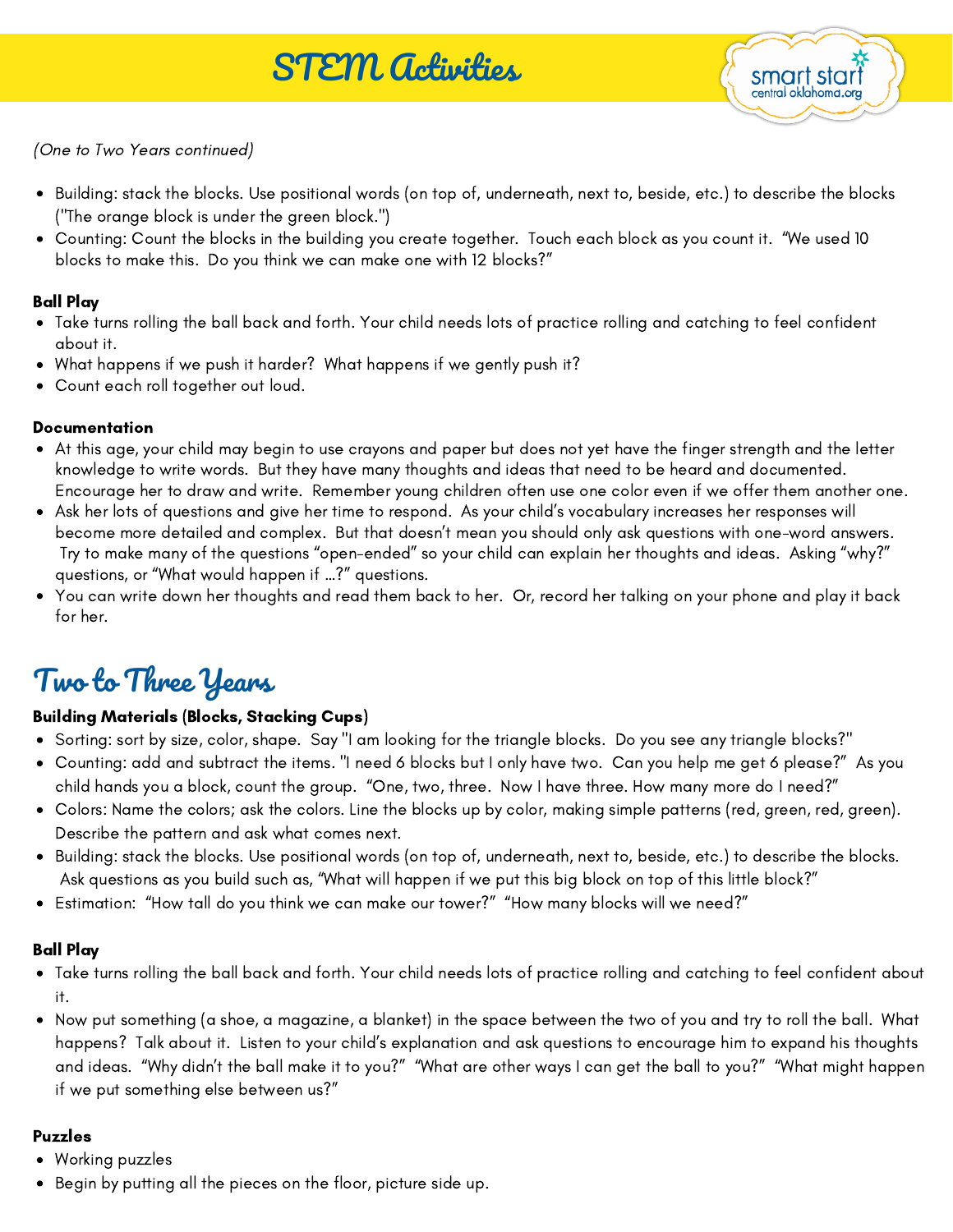

(Two to Three Years continued)

- Encourage your child to try to put a piece in the puzzle. If he is struggling, first describe what he is doing. For example, say "You are putting the piece in with the picture upside down. Is that the way it fits in the puzzle?"
- It is important that your child have the experience of doing it himself, but he may have to watch it being done several times before he figures it out for himself.
- If he becomes too frustrated, put your hand on his and help him put the piece in the puzzle. Use words to describe what you are doing.
- When you complete the puzzle, say "Wow! We did it. We really worked hard to put that puzzle together."

#### Memory Game

- Find 3 or 4 sets of matches and place them face up in front of your child. Let him explore the cards while you just observe.
- After a few minutes, you might start describing the pictures on the cards your child is exploring. Ask, "Can you find two that look alike?" or pick up one card and say, "Can you find one that looks like this?"
- If your child cannot find a match, demonstrate for him and then let him try again.
- Once your child has matched the sets of cards, begin to play with your child using more sets of matches.

#### Documentation (for example: chalk, paper, crayon, pencil, measuring sheet, charts)

- At this age, your child may be using crayons, pencils, and chalk to write and may even write a few letters or draw a few shapes. Encourage him to write his ideas and thoughts, even if they aren't yet "readable" to you. His thoughts and ideas need to be heard and documented. You can still write down his thoughts and read them back to him. Or, record him talking using your technology and play it back for him.
- By observing what he is doing, you are able to ask him questions to expand his learning. Remember to give him time to respond. For example, "Can you please help me understand?" Try to make many of the questions "open-ended" so your child can explain her thoughts and ideas. Asking, "I wonder..?" or "What would happen if…?" are openended questions.
- If you have participated in Early Birds you may have a clipboard and measuring sheet or chart to use to help document your child's observations.

# Three to Four Years

Follow the child's lead. Observe children closely to see what they seem curious about.

# Building Materials (blocks, Legos, popsicle sticks, a deck of cards, dominos, rocks and sticks)

- In the Early Birds spring classes you receive several materials to measure things at home. As you and your child are exploring, ask questions to encourage the estimation of size and the need for measurement. For example, "Do you think that board is longer than you are?" or "Does a bird or a person weigh more? Why do you think that?" or "Can you build a tower as tall as the dog?"
- Encourage your child to tell you the steps he took to build a tower or put a puzzle together. Together, write the steps down. Read the steps one at a time and have him follow them to do it again.
- Estimation: "How tall do you think we can make our tower?" "How many blocks will we need?"
- Balancing: experiment with height, weight, size of the object, base
- Ask, "How do we make our tower sturdier or stronger?"

# Ball Play

- Take turns rolling the ball back and forth. Your child needs practice rolling and catching to feel confident about it.
- Count each roll out loud. Set a goal. "Let's see if we can roll it back and forth 5 times."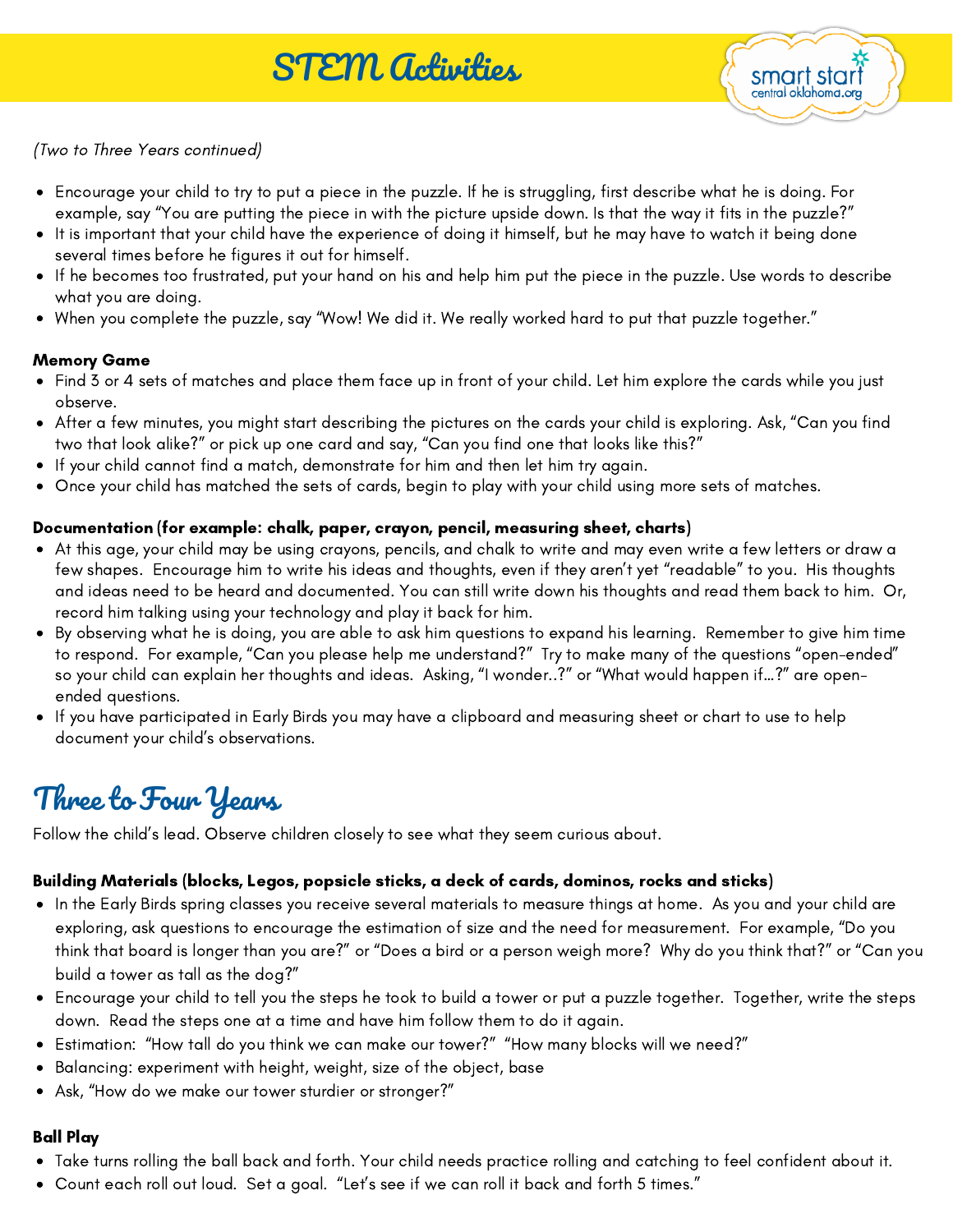

(Three to Four Years continued)

- Listen to your child's explanation and ask questions to encourage him to expand his thoughts and ideas. "What would make the ball go faster? "
- Bowling set up 5 plastic cups in a row on the ground. Encourage your child to roll the ball at the cups to try and knock one over. Make sure you have a space where things can't get damaged.
- Take turns rolling the ball to knock down cups. Count the number of cups you knock down. "How many are still standing?"
- Change the order of the cups, making a triangle.
- Set a goal. I am going to try to knock down 3 cups this time.
- Write down the number you knock down each time. Add the numbers by counting. "Who knocked down the most in one roll? The least?"

#### Puzzles and Games

- Sort a variety of everyday objects according to size, color, shape or type. Ask, "How are they different? What do they have in common?" "Which group has the most? The least?" "How many are there in that group?"
- Encourage your child to ask questions and work together to find the answers. Use books and exploration as much as possible.
- Sing songs that have repetition, counting, or rhyming to develop the skills needed for school.
- Pick a sense (See, feel, smell, taste, or hear) and list all the things you can identify using that sense. Take turns. For example, for smell, you might start with "I can smell dinner cooking." Your child might say, "I can smell the dog – he needs a bath." Take turns until you run out of ideas. Then try a different sense.
- Trying to keep your routine will help everyone feel safe. Talk with your child about the activities you will continue to do each day. Have her name them for you. Even if you are using the weekend routine, or creating a new, blended routine, write down the things you do every day in the order you do them. Refer back to it each day to provide structure and a feeling of safety.

#### Documentation (for example: chalk, paper, crayon, pencil, markers, measuring sheet, charts)

- At this age, your child may be using crayons, pencils, markers, and chalk to write and draw pictures. Encourage him to express his ideas and thoughts this way. It is great practice for school and great exercise for his brain. You can still write down his thoughts and read them back to him but make sure he is doing part of the writing. Then record him explaining his drawing or writing using your technology and play it back for him.
- By observing what he is doing, you are able to ask him questions to expand his learning. Remember to give him time to respond. For example, "Can you please help me understand?" Try to make many of the questions "open-ended" so your child can explain her thoughts and ideas. Asking, "I wonder..?" or "What would happen if…?" are openended questions.
- If you have participated in Early Birds you may have a clipboard and measuring sheet or chart to use to help document your child's observations.

# Four to Five Years

Follow the child's lead. Observe children closely to see what they seem curious about.

#### Building Materials (blocks, Legos, popsicle sticks, a deck of cards, dominos, rocks and sticks)

In the Early Birds spring classes you receive several materials to measure things at home. As you and your child are exploring, ask questions to encourage the estimation of size and the need for measurement. Use a ruler or yard stick if you have it to measure. Then think of other ways to measure. For example, "What can we use to measure how tall the chair is?" Once you have measured it, ask, "If the chair is 20 decks of cards tall, how many decks of cards tall do you think the coffee table is? Let's check."